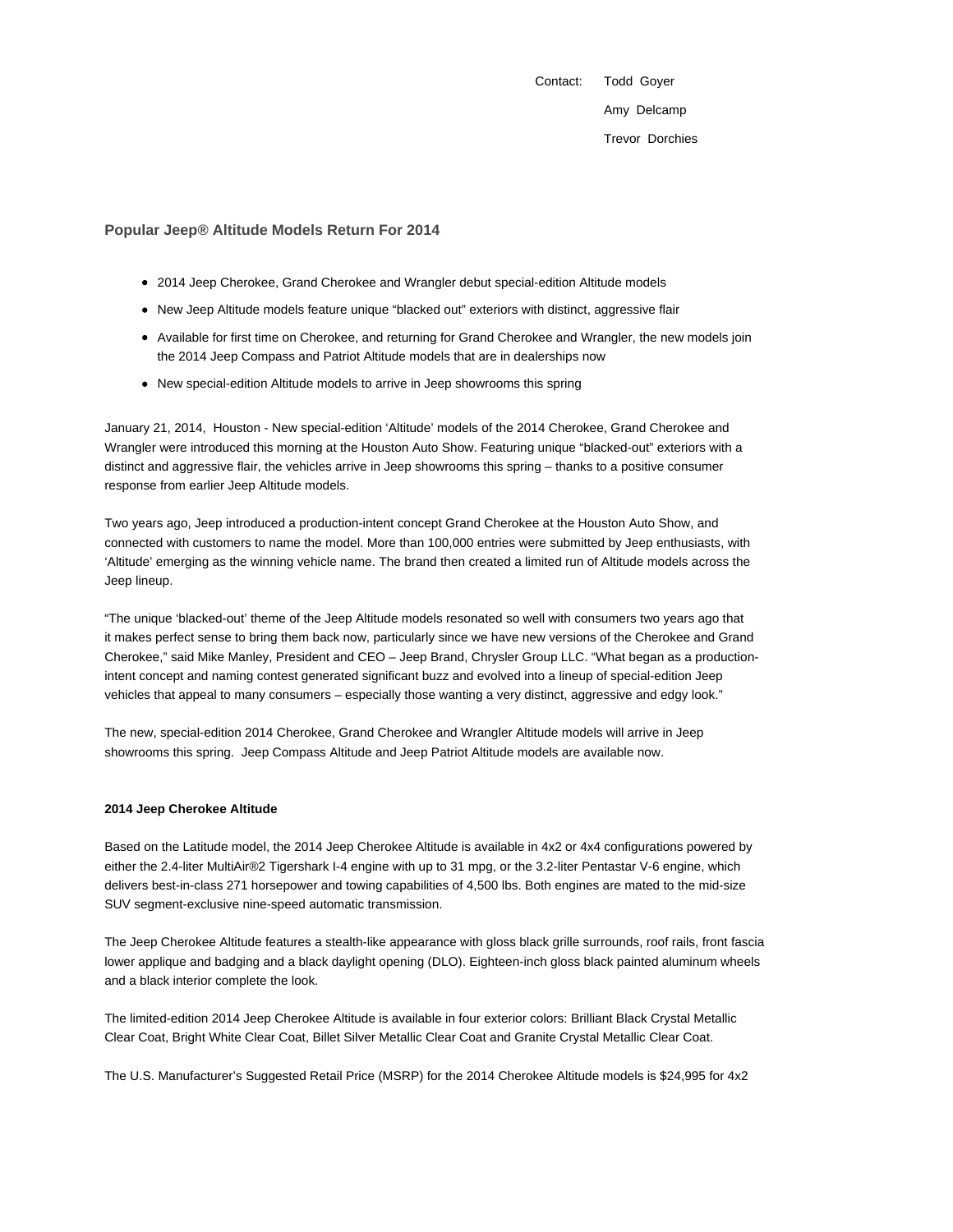#### **2014 Jeep Grand Cherokee Altitude**

The 2014 Jeep Grand Cherokee Altitude is based on the Laredo model and is available as a 4x2 or 4x4. The standard 3.6-liter Pentastar V-6 engine produces 290 horsepower and 260 lb.-ft. of torque, and is mated to an all-new eight-speed automatic transmission, delivering up to 25 miles per gallon highway.

Special exterior design cues include gloss black bezel inserts for the front grille, fog lamp bezels, lower front fascia applique, badging, rear step pad surround and 20-inch five-spoke aluminum wheels. Other unique exterior changes include halogen headlamps with black bezels, grey satin gloss tail lamp bezels, platinum chrome grille texture, bright dual exhaust tips, lower body-color fascias, wheel flares and side cladding, a body color antenna and an SRT-style roof rail.

The interior features black Capri leather seats with perforated suede inserts and black stitching, a leather wrapped steering wheel with paddle shifters, standard 8.4-inch Uconnect touch screen and power sunroof. The Security and Convenience Group is also standard and includes remote start, auto-dimming rear view mirror, security alarm, 115 volt outlet, universal garage door opener, cargo cover, heated front seats, heated steering wheel and power liftgate.

The 2014 Jeep Grand Cherokee Altitude is available in Billet Silver, Bright White, Brilliant Black Metallic Coat, Deep Cherry, Granite Crystal and Maximum Steel.

The U.S. MSRP for the 2014 Grand Cherokee is \$35,290 for 4x2 models and \$37,290 for 4x4 (plus \$995 destination).

## **2014 Jeep Wrangler Altitude**

Based on the Sahara model, the 2014 Jeep Wrangler Altitude's exterior highlights include a matte black grille with gloss black throats, head lamp rings and Jeep badge, gloss black front and rear bumper appliques and 18-inch seven-spoke aluminum wheels, a standard body color Freedom Top and matte black "WRANGLER" decal on the hood. The Dual Top with premium Sunrider soft top is optional.

Inside, the Jeep Wrangler Altitude features standard black leather seats with black stitching, a leather-wrapped steering wheel with black painted spokes and black stitching, black finish hex bolts and black painted vent rings and door and instrument panel grab handles. The Wrangler Connectivity Group is also included.

Available in two-door and Unlimited four-door models, the Wrangler Altitude is powered by a 3.6-liter Pentastar V-6 engine producing 285 horsepower and 260 lb.-ft. of torque. Mated to a standard six-speed manual or available fivespeed automatic transmission, Wrangler Altitude employs a Command Trac transfer case with 2.72:1 low range.

The 2014 Jeep Wrangler Altitude is available in Amp'd, Black, Hydro Blue and White. U.S. MSRP is \$31,595 for Wrangler two-door models and \$35,395 for Wrangler Unlimited models (plus \$995 destination).

#### **Jeep Brand**

Built on 80 years of legendary heritage, Jeep is the authentic SUV brand that brings capability, craftsmanship and versatility to people who seek extraordinary journeys. The Jeep brand delivers an open invitation to live life to the fullest by offering a broad portfolio of vehicles that continues to provide owners with a sense of safety and security to handle any journey with confidence. The Jeep vehicle range consists of the Cherokee, Compass, Gladiator, Grand Cherokee, new three-row Grand Cherokee L, Grand Cherokee 4xe, Renegade and Wrangler and Wrangler 4xe. Jeep Wave, a premium owner loyalty and customer care program that is available to the entire Jeep 4x4 lineup, is filled with benefits and exclusive perks to deliver Jeep brand owners the utmost care and dedicated 24/7 support. The legendary Jeep brand's off-road capability is enhanced by a global electrification initiative that is transforming 4xe into